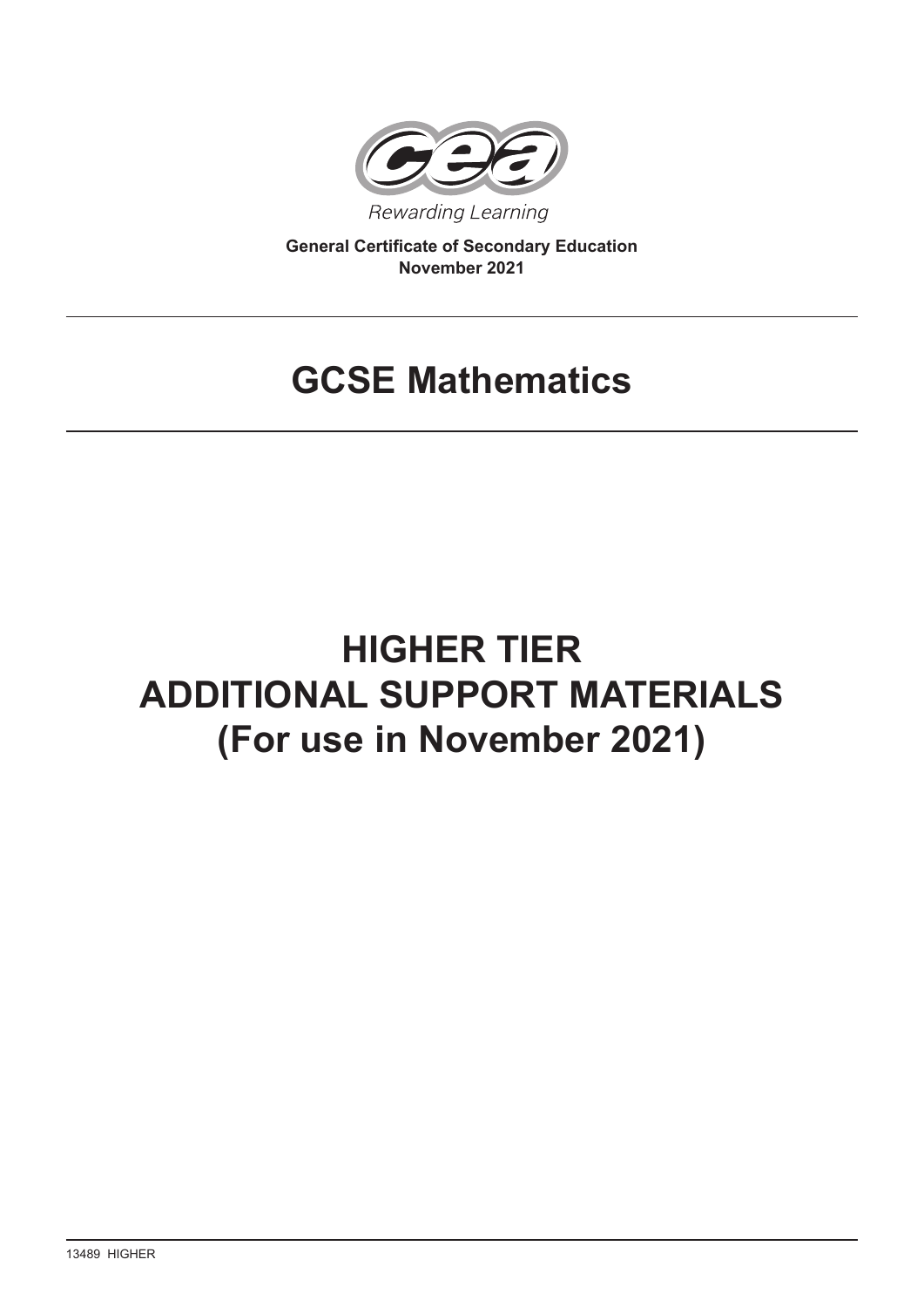## **HIGHER TIER ADDITIONAL SUPPORT MATERIALS (November 2021)**

## **Conversion from imperial to metric units**

5 miles **=** 8 kilometres

## **Range**

The range of a set of data is the difference between the largest value and the smallest value in the data set.

## **Mean**

The mean of a set of data is the sum of all the data values divided by the number of data values.

## **Perimeter, Area and Volume**



The perimeter of a rectangle is the distance around the outside of the rectangle. It is found by adding the lengths of the 4 sides of the rectangle.

 $P = 2L + 2B$  where *P* is perimeter, *L* is length and *B* is breadth.

The area of a rectangle is found by multiplying the length of the rectangle by the breadth.

 $A = L \times B$  where *A* is area, *L* is length and *B* is breadth.

The volume of a cuboid is found by multiplying the length by the breadth by the height of the cuboid.

 $V = L \times B \times H$  where *V* is volume, *L* is length, *B* is breadth and *H* is height.

The area of a circle is  $A = \pi r^2$  where *r* is the radius of the circle.

## **Angles**

There are 180° on a straight line.

There are 180° inside a triangle.

An isosceles triangle is a triangle with 2 equal sides and 2 equal angles.

The sum of all the angles inside a polygon is given by  $180(n-2)$  where *n* is the number of sides in the polygon.

## **Pie Chart**

In a pie chart, the total angle that corresponds to the entire data set is 360°

## **Probability**

The sum of the probabilities of all outcomes equals 1

13489 HIGHER **2**